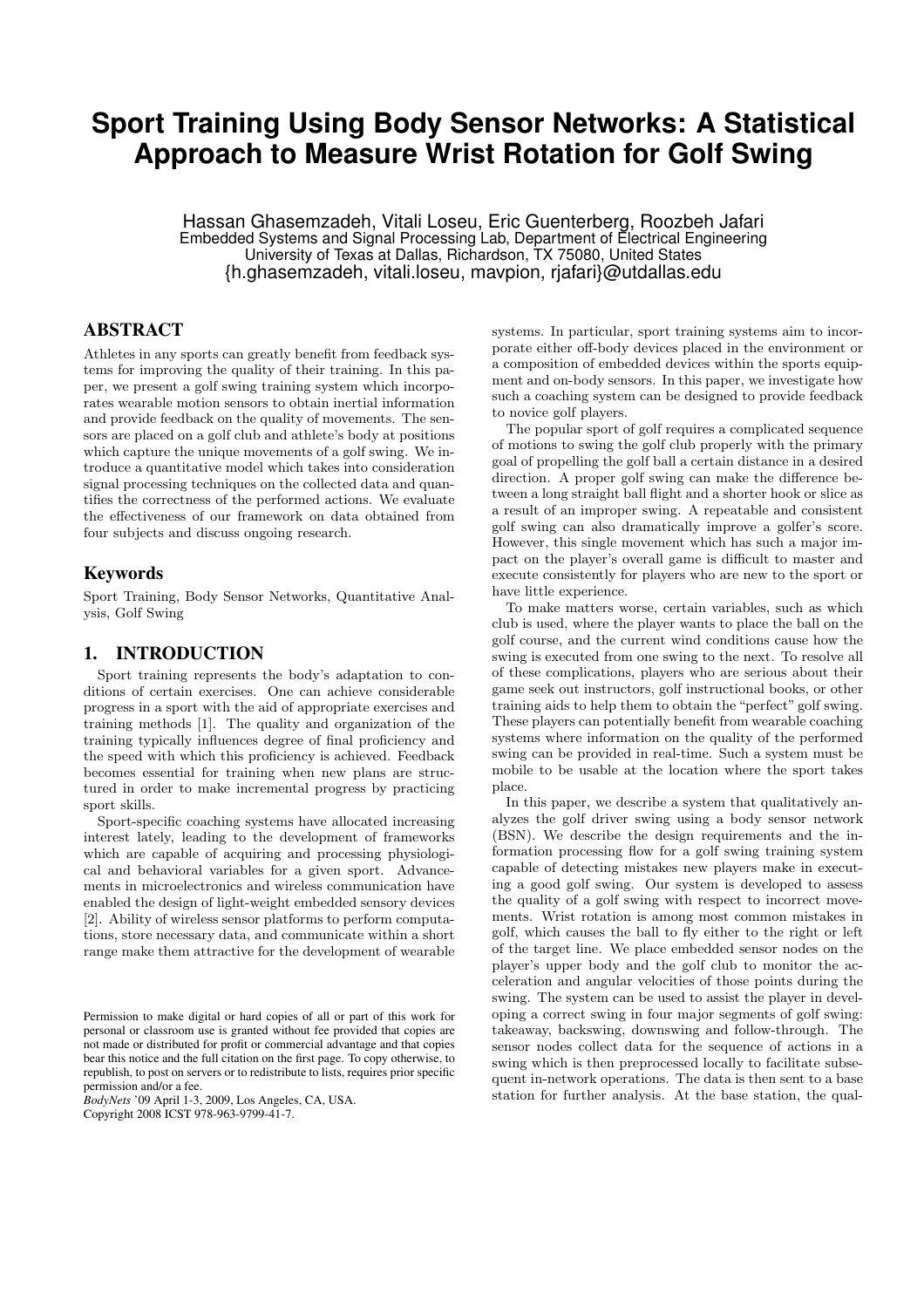

Figure 1: Golf swing as a four-phase motion

ity of each segment is expressed as the amount of deviations from target line. Our experiments demonstrate that our system is capable of quantifying a golf swing with respect to wrist rotation. This information can then be provided as feedback to the player to help them pinpoint which parts of their swing may need practice. This information can also help the player determine if any improvement was achieved.

## 2. PRELIMINARIES

In order to effectively analyze performance of a golfer, a precise understanding of the complicated movements involved in the golf swing is required. We use a typical model of the golf swing which splits a complete swing into several major parts [3], [4], [5]. The model helps in determining significant factors of improper actions. In the following, we present our model of the swing along with common mistakes that lead to a bad swing.

# 2.1 Golf Swing Model

A full swing is a complex motion of the body aimed at accelerating the club at great speed. The motion starts at an initial position, referred to as the address position [6], followed by the swing. A golf swing can be divided into smaller segments. Our sport training system is based on a golf swing model which considers a full swing composed of four major segments: takeaway, backswing, downswing, and follow-through [5]. Takeaway starts as the first movement after the address position and ends when the club is approximately parallel to the target line and at waist level. The backswing follows the takeaway and continues until the golf club is lifted to its highest point behind the player. Following this is the downswing in which the club is brought back down to hit the ball. After impact with the ball, the follow-through motion brings the club to its stopping point in front of the player. These segments are demonstrated in Figure 1.

The choice of the aforementioned model simplifies evaluation of the movement by breaking a complex motion into less complicated actions. It further enables more precise analysis of the actions by reporting the quality of each individual part of the swing. Furthermore, the data obtained by our system verifies that each segment can be specified by particular patterns in the signal. We will provide the evidence later in this paper.

# 2.2 Fundamental Guidelines

For a golf player to develop a sound swing, it is required to know principles that are essential to building a prefect swing. Applying these fundamental guidelines helps individual golfers improve their proficiency by learning how to establish positions as well as how to adjust those parts of the swing that is not fundamentally correct. The goal in achieving a perfect swing is to hit the ball squarely and straight [7]. This would also give the golfer maximum distance. Con-

sequently, it is important to investigate actions that prevent development of a perfect swing. According to the literature, there are two kinds of common mistakes new players make resulting in a poor shot [6]: wrist rotation and out-ofplane movements. In this study, we focus on evaluating golf swing in terms of the angle of wrist rotation. However, we make our experiments highly controlled to prevent introducing effects of other mistakes, e.g. out-of-plane movements, in our results. Wrist rotation occurs when the player rotates the wrists clockwise or counterclockwise resulting in the golf club to become "open" or "closed," respectively [6]. This can happen during any segment of the swing. The result is that at impact, the golf ball will go either to the right or the left of the target line. Hitting the ball with an open clubface will cause the ball to fly to the right of the target line (slice), while hitting the ball with a closed clubface will cause the ball to fly to the left of the target line (hook). Both of these outcomes are highly undesirable when playing a game and result from the rotation of the wrist.



Figure 2: Swing plane

The second common swing mistake is out-of-plane movement. The golf swing plane is defined by the plane which contains the line created by the golf club at address and the target line. This is demonstrated in Figure 2 which is adopted from [8]. A swing is considered an in-plane swing if the swing, including takeaway, backswing, downswing, and follow-through, remains on a plane at the address position [6]. Out-of-plane movements can happen during any segment of the swing. They can be due to several important movements and postures including over-bending the elbows, raising the arms too high, not raising the arms enough, and bending the wrists among others. Each of these actions has a different effect on the outcome of the swing. In general, outof-plane movements cause the ball to leave the target line, but more importantly, they reduce strength of the swing resulting in a weak impact and shorter driving distance.

# 3. SYSTEM ARCHITECTURE

We use a BSN consisting of several sensor units placed on the body and the golf club to capture the physical movements of the golf swing. Each sensor node, also called a mote, is equipped with a custom-designed sensor board consisting of several inertial sensors as shown in Figure 3. We use the TelosB mote which is commercially available from  $XBow(\mathbb{R})$ . The mote has a microcontroller for processing and storage, and a radio for communication. Embedded with our custom-designed sensor board, a tri-axial accelerometer and a bi-axial gyroscope are interfaced with the mote platform. The mote and the sensor board are powered by a Li-Ion battery integrated with each node.

Our body-worn sensor nodes are placed on the upper body and arms to capture significant motions during the swing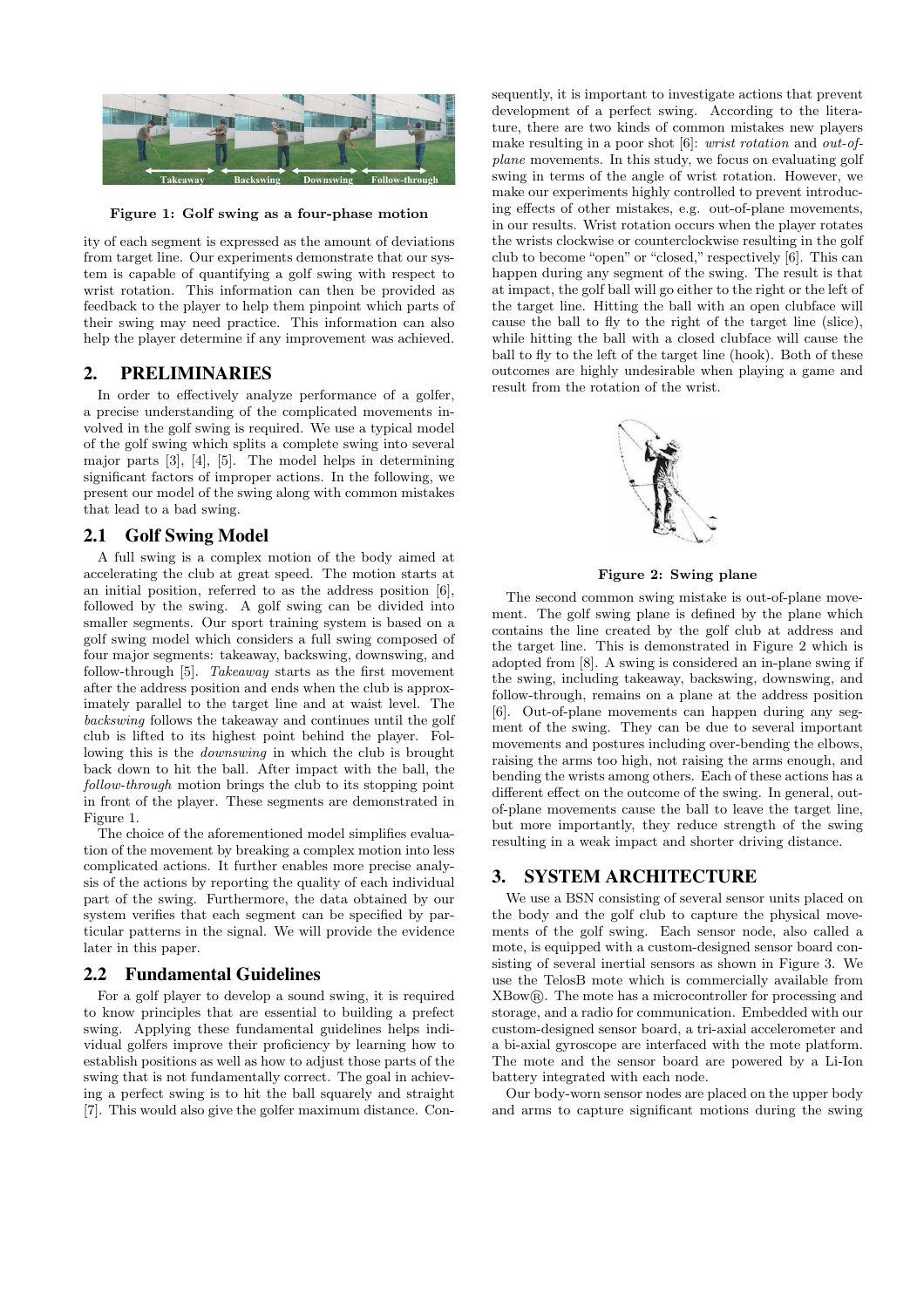

#### Figure 3: Custom-designed sensor board attached to a mote

[9]. The movements of the golf club are captured by the two nodes attached to the club. This configuration ensures that the system captures inertial information associated with the major parts of the body involved in the golf swing. We placed two nodes on the golf club (one near the club head and another near the grip, as shown in Figure 4), one on the right wrist, one on the left arm, and one on the back at waist level. We will demonstrate effectiveness of this sensor setup through our experiments. The optimal sensor configuration, including the best senor placement and smallest set of sensors required for our system, is not investigated in this paper.



#### Figure 4: Experimental subject and processing nodes with motion sensors

The processing unit of each node samples sensor readings at 50Hz. This tentative sampling rate is experimentally chosen to provide sufficient resolution while compensating for bandwidth constraints of our sensor platform. We will investigate more efficient rates later in this paper. Each sensor node can perform local processing on the inertial data and transmit the result wirelessly to a base station. The base station can be either another mote or a PDA which collects local information from all other nodes, performs final processing, and provides the user with a feedback on the quality of the swing.

# 4. SIGNAL PROCESSING

Our model for assessing quality of golf swings aims to utilize processing capability of each sensor node and combine local information obtained from all sensor nodes to achieve a measure of quality. This process consists of several steps as illustrated in Figure 5 and explained below.

The preprocessing consists of filtering and segmentation to facilitate subsequent operations without losing relevant information. The data collected at each sensor node is locally filtered. We use a five-point moving average filter to reduce the effect of noise. The number of points used to average the signal is experimentally chosen to maintain sharp step response while a smooth output signal can be obtained. For segmentation, we determine parts of the signal that represent swing segments. That is, each signal segment corresponds to one of takeaway, backswing, downswing and



### Figure 5: Signal processing blocks for quality analysis of golf swings

follow-through. Currently, we perform this process manually to avoid introducing errors by automatic segmentation. We take advantage of video which captures experimental procedure to perform fine-grain manual segmentation. This video is specifically used in our prototype to isolate and identify segments of the golf swing.

In feature extraction, an exhaustive set of features is considered to ensure capturing as much useful information as possible for each movement segment. We extract an exhaustive set of time-domain features including statistical and morphological features. Each statistical feature is a mathematical function taken over a complete segment. Morphological features, however, are calculated from  $m$  uniformly distributed samples over a complete segment.

The quantitative model performs further analysis on the features extracted from all sensor nodes in order to obtain a quality metric. The quality of each segment of a golf swing can be measured with respect to different criteria. Examples of such criteria include the amount of wrist rotation and how out of plane a swing is. We develop our model for quantifying golf swings with respect to several criteria. Our model employs feature conditioning techniques to refine features contributing to the quality of the swing. Although the exhaustive set of features maintains relevant information on the quality the swing, it contains relatively large number of redundant features. On the other hand, curse of dimensionality [10] is an impediment for our system as our sensor nodes are constrained in terms of computational capabilities, communication bandwidth and memory. A high dimensional feature space requires more bandwidth for transmission and more computation for quality analysis. Furthermore, quality of a golf swing with respect to each criterion can be expressed by certain properties of the physical movement. Therefore, specific tools are required to extract such attributes from the signal. We use several signal processing techniques including PCA (Principal Component Analysis) [11] and LDA (Local Discriminant Analysis) [12] to obtain significant information with respect to each criterion.

# 5. QUANTITATIVE MODEL

Our technique of quality analysis takes advantage of linear projection methods traditionally used in the field of signal processing and pattern recognition [12]. The intuition behind this model is that the quality of the golf swing with respect to a specific criterion is proportional to the quality of physical movement. That is, the deviation of the swing should be linearly related to our quality metric. When assessing the system with respect to special criterion, e.g. wrist rotation, the degree of improperness can be exclusively quantified by a subset of features. Our technique aims to find features that are unique for each particular target qual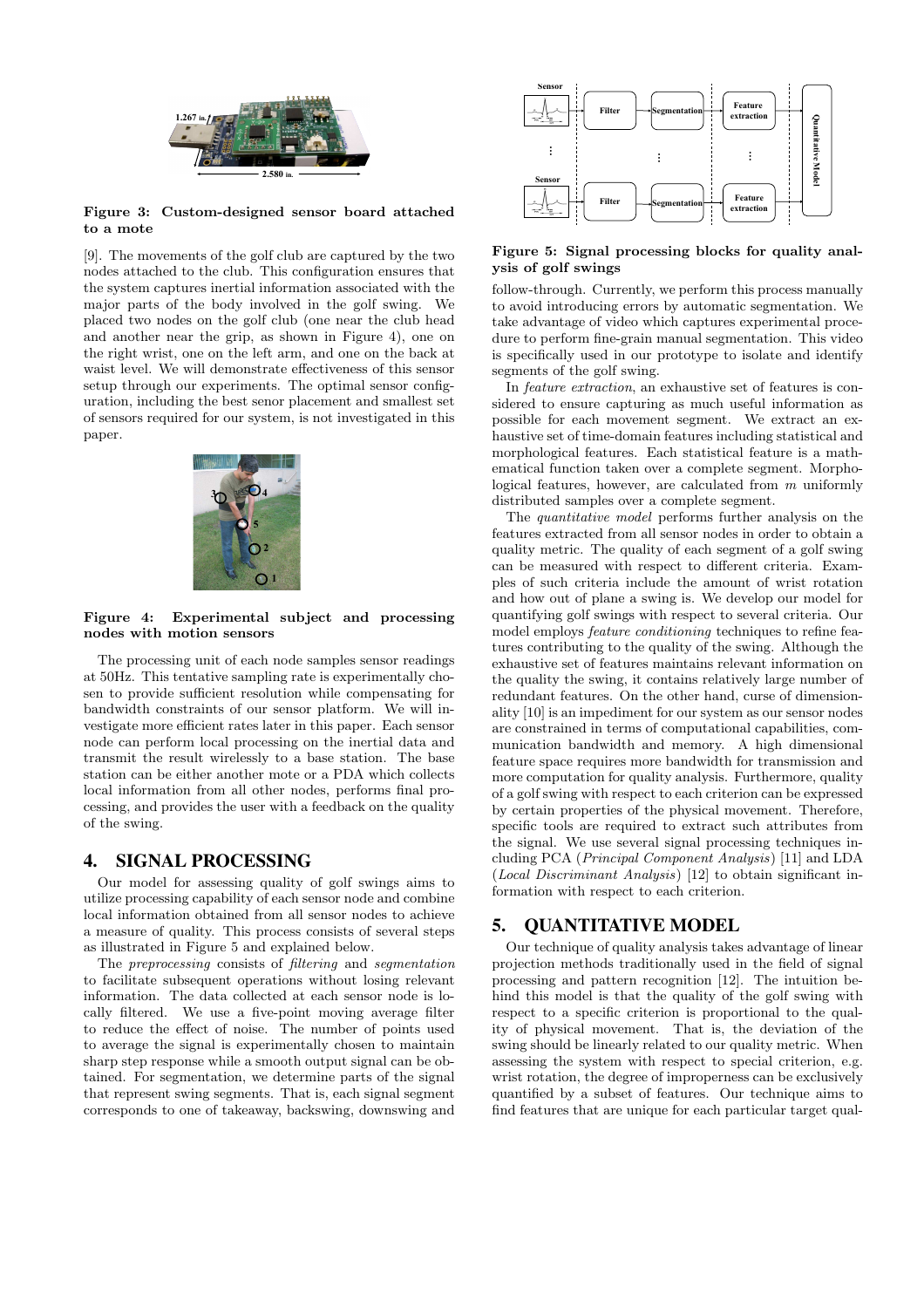ity metric and maintain linearity of that metric. Inspired by linear methods of LDA and PCA, we build a quality measure for every given criterion by further processing of features as illustrated in Figure 6.

The set of features extracted from observations across the network are fed to the data fusion block to form a higher dimensional feature space. Let  $F_1, F_2, \ldots, F_n$  be feature vectors of size  $N \times m$  obtained from sensor nodes  $\{1, 2, \ldots, n\}$ where  $N$  denotes the number of observations and  $m$  represents the number of features. The new feature vector  $F$  has a size of  $N \times M$  where  $M = n \times m$ .



Figure 6: Building quantitative model

PCA, known as an effective dimension reduction techniques [13], aims to replace the original features with a new set of variables that can be ranked in the order of their importance. The first few principal components account for those projections of the feature space that provide most of the information in the data. This technique is widely used for dimension reduction where a high-dimension dataset is replaced with a new dataset with fewer features. The resulting projections are given by  $C = [C_1, \ldots, C_L]$  where each new feature  $C_i$ , called a *principal component*, can be expressed by a linear combination of original features  $[f_1, \ldots, f_M]$ :

$$
C_i = a_{i1}f_1 + a_{i2}f_2 + \dots + a_{iM}f_M \qquad \forall i \in \{1, ..., L\} \quad (1)
$$

where  $a_{ij}$  are determined by eigenvalue decomposition on the original feature space.

LDA, used for both classification and dimension reduction, is characterized as trace optimization on scatter matrices [14]. The technique aims to maximize the between-class scatter while minimizing within-class scatter. It selects the feature vectors given by

$$
D = \underset{D}{\text{arg max}} \, trace\left(\frac{D^T S_b D}{D^T S_w D}\right) \tag{2}
$$

where  $S_b$  denotes the between-class scatter matrix and  $S_w$ represents within-class scatter matrix. Classical LDA suffers from Small Sample Size (SSS) [15] problem, that results in singularity of the within-class scatter matrix. One way to overcome the singularity of  $S_w$  is to use PCA to reduce the dimension of the original dataset before applying LDA. The technique is known as subspace LDA [16]. We use this method to refine the feature space prior to using LDA. We set the number of principal components, L, fed to the LDA block to be equal to the rank of the between-class scatter matrix  $S_w$ .

Let X be a given dataset of size  $N \times M$  where N is the number of observations and M is the number of features. For every criterion for which our system tends to build a qualitative model, we assume that the dataset is divided into k groups  $g_1, g_2, \ldots, g_k$  each accounts for a particular degree of quality with respect to the given type of bad swing. The reduced feature space C which has a size of  $N \times L$  is applied to the LDA module to obtain  $k - 1$  projections. The projections  $D = [D_1, \ldots, D_{k-1}]$  from LDA, also called



Figure 7: Experimental setup for wrist-rotation

discriminant functions, give directions that maximize the distance between different groups and minimize distances between trials within each group.<br>  $D_i = b_{i1}C_1 + b_{i2}C_2 + \dots + b_{ik-1}C_{k-1}$ 

$$
\forall i \in \{1, ..., k-1\} \tag{3}
$$

$$
\forall i \in \{1, ..., k-1\}
$$

Although the first projection obtained from LDA provides maximum discrimination, the groups may partially overlap if only this projection is considered as our evaluation metric. To take maximum discrimination into consideration, we build a regression model according to the LDA projections. This model is given by (4).

$$
y_i = \beta_0 + \sum_{j=1}^{k=1} (\beta_j D_{ij} + \alpha_j D_{ij}^2) + \varepsilon_i \quad i = \{1, ..., N\} \quad (4)
$$

where the dependent variable  $y_j$  is a linear combination of parameters  $\beta_{ij}$  and  $\alpha_{ij}$ , and dependent variables  $D_{ij}$  refer to the discriminant function  $D_i$  associated with  $i - th$  observation.

The qualitative model can be tested by computing various statistics that measure the difference between the predicted values,  $\hat{y}_i$ , and the expected values,  $y_i$ . The Root Mean Squared Error (RMSE) and Mean Absolute Error (MAE) are among most common statistics used to evaluate the overall quality of a regression model. RMSE is the square root of the average squared distance of data point from the fitted line and is given by

n by  
\n
$$
RMSE = \sqrt{\frac{1}{N} \sum_{j=1}^{N} (y_i - \widehat{y}_i)^2}
$$
\n(5)

where N denotes cardinality of the validation set. MAE is the average of the absolute value of the residuals and is given by

$$
MAE = \frac{1}{N} \sum_{j=1}^{N} |y_i - \widehat{y}_i|
$$
 (6)

# 6. QUANTITATIVE ANALYSIS FOR WRIST **ROTATION**

In this section, we investigate quality measure with respect to the wrist rotation. We find a linear projection of feature space that monotonically changes while the angle of rotation varies. This projection is obtained by LDA and is fed to a regression model to quantify the degree of improperness of movement. The system requires a dataset with trials obtained from several variations of the wrist rotation. Swings performed for each variation are required to account for consistent physical movements. That is, within each group  $g_i$ , the trials should have the same degree of wrist rotation while different groups exclusively differ with respect to the rotation. This would imply the need for a highly controlled experimental environment. Therefore, we use a home swing trainer [17] [18] which helps to maintain an in-plane swing. The device has a rigid rod with one end mounted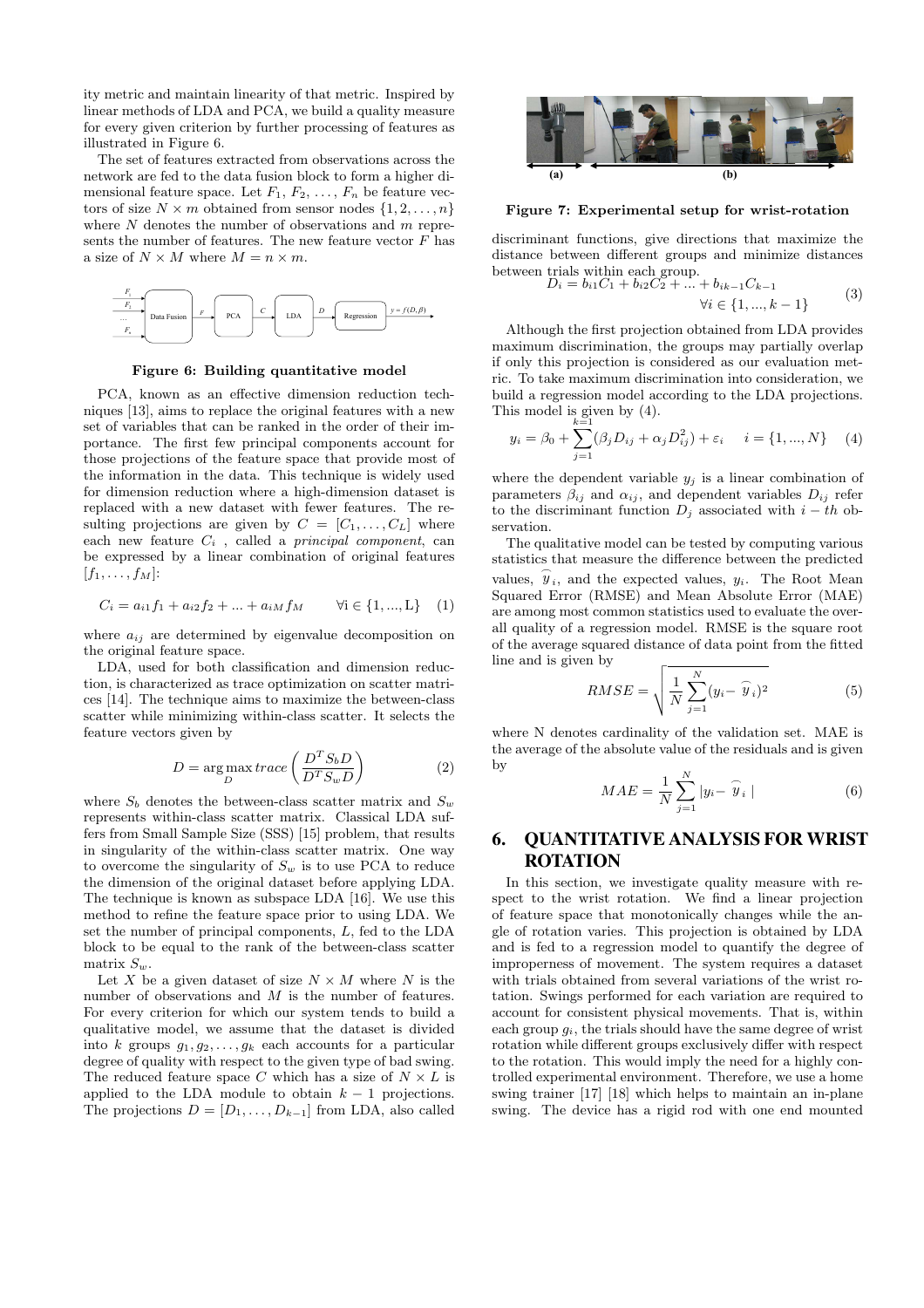on the wall and the other end on which the golf club slides as shown in Figure 7. The rod and the club are connected at one end as illustrated in Figure 7.a where the club can rotate along its axis. We modified the club to ensure that it was fixed about its axis during every trial. This makes our experiments even more controlled because the amount of wrist rotation remains consistent provided that the subject maintains a steady grip throughout each trial. The club is marked at both head and grip sides to depict the angle of rotation. Hence, by placing sensor nodes at locations associated with angles, a consistent angular wrist rotation is maintained.

An extremely important requirement in building our model is to restrict each trial to a specific type of bad swing. The experimental setup for the wrist rotation, as shown in Figure 7.b, keeps all segments of a swing within the same plane resulting in maintaining an in-plane swing. This ensures that different trials can differ only in the amount of the wrist rotation. The resulting model then will be able to quantify incorrect swings in terms of angular rotation. In reality, however, several types of mistakes can be made independently by the golfer, each of which must be quantified using individual models. Integrating evaluation of mistakes other than wrist rotation into our existing model is a problem that we will investigate in the future.

To build the quantitative model for wrist rotation,  $N$  number of observations associated with k different variations of wrist rotation are required. The data collected for  $k$  angles form a dataset of groups  $g_1, g_2, \ldots, g_k$ . The LDA projection can be derived as described previously. Finally, the parameters of a linear regression are calculated based on N values of the discriminant functions introduced by LDA.

### 7. EXPERIMENTAL VERIFICATION

In this section, we describe our methods of data collection, model generation and validation to provide feedback on the quality of movements with respect to wrist rotation.

#### 7.1 Experimental Procedure

We conducted our experiments to express the quality of the golf swing with respect to the wrist rotation. The experiments were conducted on three male subjects and one female subject all aged between 20 and 35. Each of the subjects wore three on-body sensors. In addition, two sensor nodes were placed on the golf club: one on the club head and one on the grip as shown in Figure 4. The subjects were asked to perform the golf swing ten times for each of the variations listed in Table 1.

Table 1: Experimental movements

| No.            | Angle | Description                      |
|----------------|-------|----------------------------------|
|                |       | Perfect Swing                    |
| $\overline{2}$ | $+20$ | Twenty degrees clockwise         |
| 3              | $+40$ | Forty degrees clockwise          |
| 4              | $+60$ | Sixty degrees clockwise          |
| 5              | $+80$ | Eighty degrees clockwise         |
| 6              | $-20$ | Twenty degrees counter clockwise |
|                | -40   | Forty degrees counter clockwise  |
| 8              | -60   | Sixty degrees counter clockwise  |
| 9              | -80   | Eighty degrees counter clockwise |

Our subjects performed swings after first addressing the ball with  $20^{\circ}$ ,  $40^{\circ}$ ,  $60^{\circ}$  and  $80^{\circ}$  clockwise and counter-clockwise rotation of the wrists. Each subject also performed a perfect golf swing that has no wrist rotation or out-of-plane movements. For each movement, the amount of wrist rotation

was controlled by fixing the location of the nodes placed on the golf club. The subjects must grip the club aligned with the nodes on the club. They were asked to keep their wrist fixed throughout the movements. This allows the system to control the swing plane while achieving consistent angles in different segments of the swing. All of the swings were performed in the absence of a golf ball. The subjects were also asked to perform the swings at a specified speed for experimental consistency.

Table 2: Statistical and morphological features

| No.            | Symbol      | Description                              |  |  |
|----------------|-------------|------------------------------------------|--|--|
| 1              | Amp         | Different between maximum amplitude      |  |  |
|                |             | and mean of signal segment               |  |  |
| $\overline{2}$ | Med         | Median value of signal segment           |  |  |
| 3              | Min         | Minimum value of signal segment          |  |  |
| 4              | Max         | Maximum amplitude of signal segment      |  |  |
| 5              | Mean        | Mean value of signal segment             |  |  |
| 6              | P2P         | Peak-to-Peak amplitude of signal segment |  |  |
| 7              | Var         | Variance of signal segment               |  |  |
| 8              | $^{Std}$    | Standard deviation of signal segment     |  |  |
| 9              | RMS         | Root Mean Square of signal segment       |  |  |
| 10             | S2E         | Start-to-End value of signal segment     |  |  |
| 11             | Slope       | First derivative of signal segment       |  |  |
| 12             | V           | Value of morphological point             |  |  |
| 13             | т           | Time of morphological point              |  |  |
| 14             | dx          | First derivative                         |  |  |
| 15             | $_{\rm dx}$ | Second derivative                        |  |  |

An extra mote was connected to a laptop via USB port to collect data from all sensor nodes. The data was collected using our tool developed in MATLAB. We followed the procedure for data collection, preprocessing, feature extraction, model generation, and validation as described previously. We processed collected data offline using our tools developed in MATLAB.

### 7.2 Quantification Results

For each trial, the data collected from four subjects was first preprocessed using a five-point moving average filter to remove the effect of noise. Each trial was divided into four major segments consisting of takeaway, backswing, downswing and follow-through. The manual segmentation was performed with the help of the video recorded during data collection. An exhaustive set of features was extracted from each segment. The features include statistical and morphological features as shown in Table 2 in which the first eleven features represent statistical features obtained from each signal segment, and the next four features are morphological features extracted from ten evenly distributed samples over each segment. We used 50% of the trials for the training to build our quantitative model, and the rest to evaluate performance of the model.

For each of the major segments, a separate quantitative model was built. The features extracted from five sensors (x,y,z accelerometer, and x,y gyroscope) formed a 215 dimensional feature space for each sensor node. Data fusion was used to combine features from all sensor nodes to form a 1075 dimensional feature space which was used for subsequent processing. The features were fed to the PCA block for dimension reduction. Only a small number of principal components obtained from PCA were used to find LDA projections. The number of principal components was set to the rank of the within-class scatter matrix.

Given nine different groups of wrist rotation, LDA creates eight discriminant functions in the form of linear combinations of the input. In Figure 8 we illustrate projections of the training trials using the first two dimensions for takeaway,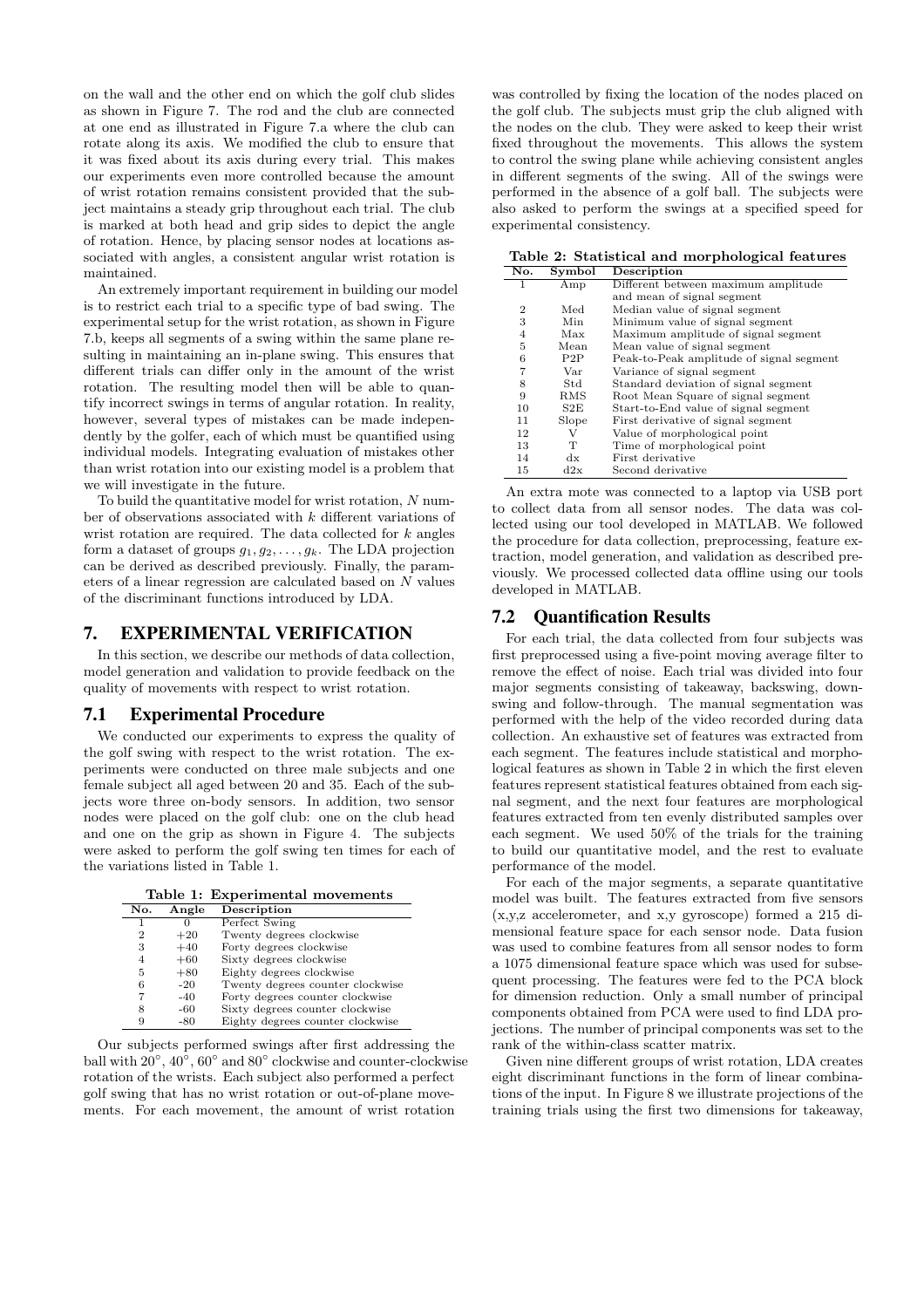

Figure 8: Projection of training trials for different swing segments using LDA

backswing, downswing and follow-through. The group 1 indicated by green color corresponds to perfect swings while red represented by groups 2, 3 . . . 5 and magenta colors annotated by  $6,\,7\,\ldots 9$  show clockwise and counter clockwise rotations respectively. These figures demonstrate the effectiveness of our technique in distinguishing different variations of the wrist rotation. Furthermore, the graphs would clearly describe the angular rotation.

The projections obtained by applying LDA were used to build a linear regression as described previously. We used the validation set to measure the degree of wrist rotation based on the model acquired. The values of error in terms of RMSE and MAE are shown in Table 3 and Table 4 respectively. In overall, the amount of root mean squared error was 15.5, 10.7, 8.9 and 9.1 for takeaway (TA), backswing (BS), downswing (DS) and follow-through (FT) respectively. The overall value of absolute mean error was reported as 9.2, 7.7, 6.6 and 6.5 degrees for TA, BS, DS and FT respectively which introduces an average error of less than 10 degrees for all segments.

Table 3: RMSE values for different swing segments

| Group   | TA   | $_{\rm BS}$ | $_{\rm DS}$ | FТ   |
|---------|------|-------------|-------------|------|
| $q_1$   | 8.3  | 6.1         | 5.0         | 7.4  |
| 92      | 13.8 | 14.8        | 15.4        | 7.3  |
| 93      | 30.9 | 8.1         | 5.8         | 6.4  |
| 94      | 12.8 | 10.4        | 4.9         | 11.6 |
| 95      | 19.5 | 15.0        | 9.8         | 11.6 |
| 96      | 8.5  | 7.3         | 7.1         | 5.6  |
| 97      | 13.5 | 8.6         | 7.9         | 11.4 |
| 98      | 12.0 | 7.6         | 9.9         | 7.0  |
| 99      | 5.6  | 13.6        | 9.7         | 10.9 |
| Overall | 15.5 | 10.7        | 8.9         | 9.1  |

Table 4: MAE values for different swing segments Group TA BS DS FT

| ասար    |      | ມມ   | ມມ   | r r |
|---------|------|------|------|-----|
| $g_1$   | 5.7  | 5.0  | 4.5  | 7.0 |
| 92      | 12.3 | 10.7 | 10.8 | 5.4 |
| 93      | 14.3 | 5.8  | 4.6  | 5.0 |
| 94      | 10.9 | 8.0  | 4.3  | 9.3 |
| 95      | 16.3 | 12.1 | 8.0  | 8.3 |
| 96      | 6.9  | 5.2  | 5.7  | 3.8 |
| 97      | 9.9  | 7.0  | 6.9  | 6.8 |
| 98      | 9.5  | 6.0  | 7.4  | 5.6 |
| 99      | 4.5  | 9.6  | 7.3  | 8.3 |
| Overall | 9.2  | 7.7  | 6.6  | 6.5 |



Figure 9: Root mean squared error vs. sampling frequency for different segments

### 7.3 Frequency Adjustment

Throughout our experiments, we used a sampling frequency of 50Hz which provides good resolution in capturing motions of golf swing. Reducing the sampling frequency can potentially reduce the complexity of processing. However, over-reduction may eliminate important details of the signal. In an effort to address this issue, we further adjusted our sampling rate with respect to the performance of our model. Recall the performance of our model expressed in terms of RMSE and MAE, our adjustment process tends to find a minimum sampling frequency that maintains approximately similar performance to 50Hz.

For the purpose of frequency adjustment, we measured RMSE and MAE errors for different sampling frequencies between 5Hz and 50Hz. The results are illustrated in Figure 9 and Figure 10. For each segment, the error remained almost constant beyond certain frequency. This threshold varied from one segment to another. The lowest threshold was obtained for takeaway (10Hz) and the highest frequency belonged to downswing and follow-through (30Hz). The difference between minimum sampling frequencies is mainly a factor of changes in speed of swing motions from one segment to another. According to the analysis performed using high speed cine-films of tournament professionals [6], the golf club can move four times faster during downswing than it usually does during takeaway and backswing. As a result, faster motions require higher sampling frequencies to ensure the collected data has acceptable resolution. Considering the worst case (i.e. frequency required for downswing and follow-through), our system allows a frequency of 30Hz while maintaining the same amount of error as reported at 50Hz.

# 8. RELATED WORK

Use of inertial sensors in BSNs is motivated by biomedical applications such as fall detection, gait analysis, sport medicine and balance assessment, and has received much attention during recent years. Authors in [19], [20], [21], and [22] introduce a framework for human action recognition using motion sensors. They integrate on-body sensors including accelerometers and gyroscopes in a wireless sensor network to classify physical movements. Maithe et al. [23] use a tri-axial accelerometer mounted on the waist to recognize basic daily movements using a hierarchical classification scheme. A pattern recognition technique for evaluating the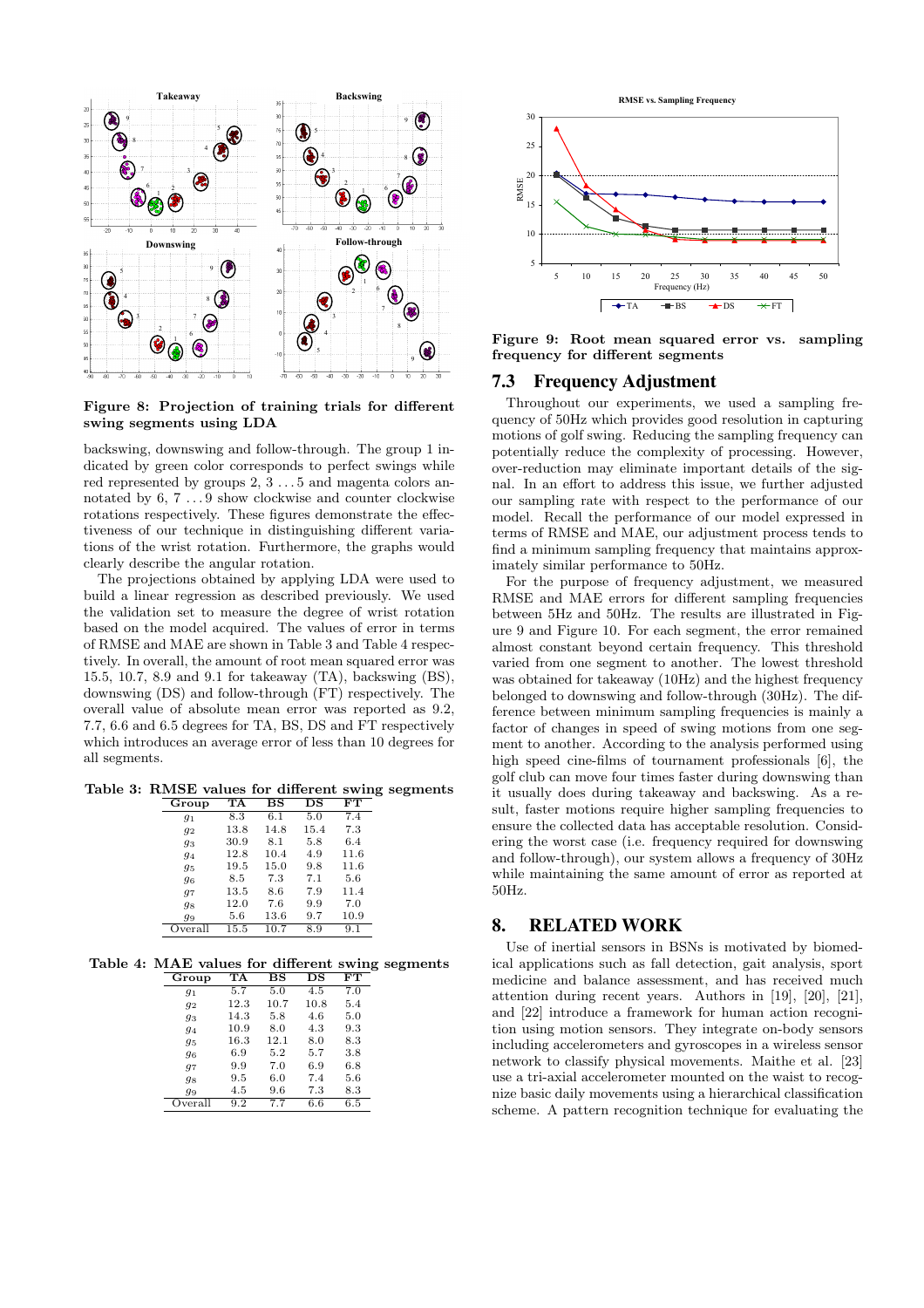

Figure 10: Mean absolute error vs. sampling frequency for different swing segments

performance of the human postural control system using inertial and EMG sensors is presented in [24].

Advances in technology has enabled design of sports feedback systems which accelerate training by providing students with information regarding mistakes made during practice. In [25], Spelmezan et al. present an on-body wireless sensor platform for real-time snowboard training. They deploy inertial sensor, bend sensors and force-sensitive resistors along with communication facilities in a wireless network to capture and analyze rider's motion and posture on the snowboard. The trajectory of the swing is then used to provide qualitative results. Golnalez et al. [26] and Alvarez et al. [27] study the problem of step estimation which is an important issue in designing coaching systems. Despite their successful development of sports training systems, unique complexities in the golf movements make the aforementioned techniques inappropriate for a golf swing trainer.

A variety of golf swing analysis aids have become popular recently, making use of technologies such as high-speed photography, inertial sensors, and motion capture using magnetic, radio frequency, or ultrasonic markers. These systems can incorporate either devices placed in the sports environment [28] [29] or sensors embedded within the sports equipment and human body [4] [30]. In [28], Urtasun et al define a temporal motion model that allows them to accurately extract 3D golf swing motion from a single camera while no markers are required to be placed on the subject. The model allows them to overcome the obstacles of subject self-occlusion and movements which are perpendicular to the camera plane. This approach simplifies the computational complexity typical in motion capture by using only one camera instead of many. In [31], Betzler et al describe the application and limitations of 3D motion analysis in measuring golf swing motion. Golf-specific limitations of 3D motion analysis include the high velocity of the hands, club and ball; inaccuracies in determination of body segment rotations; vibration of markers at impact; and marker placement and occlusion. The authors designed a test setup to minimize the effect of these errors by using cameras and careful placement of several markers on the golfer and golf club. Kiat et al. [32] present a different approach to measure golf-swing motion. They place electrogoniometers along the left arm and utilize dual Euler angles and dual Euler velocity analysis to estimate the location and velocity of the club head. This method is able to provide details on the indi-

vidual segmental contributions of the left arm to the final swing movement. The calculated club head path is verified by comparing those obtained through video analysis. In [33], inertial measurement units (IMU) were placed at the grip end of a golf club to measure acceleration and angular velocities with six degrees-of-freedom for a golf putting training system. A putting robot capable of performing highly repeatable putts and independent measuring instruments as used to assess the accuracy of the sensor system. By using measurement theory, their system was able to provide the position of the club head to within 3 mm and the orientation of the clubface to within 0.5◦ . Golf training aids have also been proposed in [34], [35], and [36] which target specific problems faced by novice golfers. A swing guide is presented in [34] which aims to help the golfer coordinate the movements performed during a swing. The exercises the author recommends while using the device target the coordinated movement of the hips, shoulders, elbows, wrists, and the golf club. A mechanical golf swing training device is presented in [35] to help players perfect their backswing and downswing movements. The training device helps players focus on the non-dominant arm and shoulder while keeping the swing in the proper swing plane. The proposed device helps players to develop muscle memory in their upper body to produce a smooth, consistent, and controllable swing. Another training device in [36] helps players to maintain proper right leg positioning during the backswing. Its purpose is to restrict the lateral movement of the right leg away from the target during the backswing while not hindering the forward movement of the legs during downswing and follow-through. In [8], the authors model the golf swing as a double pendulum system. Wireless inertial sensors are placed along the body and golf club to determine how closely the movements of the body follow predetermined motion rules. This is used as a quality measure for the golf swing. The authors define a physical model of the swing which accounts for the length of the backswing, the wrist-cock angle, energy transfer during the swing, the swing plane, and club-head speed.

Though most of the above training systems are successful in introducing methods for golf swing analysis, the training aids can only be accessed at a specialized facility making widespread deployment difficult. Properties such as mobility and wearability make BSNs more promising for designing sport feedback systems. We take advantage of pattern recognition techniques in designing our training system to avoid the need for per-joint and complementary sensor deployment as required for kinematic analysis techniques.

# 9. DISCUSSION AND FUTURE WORK

Our quantitative model functions based on feature vectors from all sensor nodes across the network. With an exhaustive set of features obtained from each segment, this may yield in large volume of data for signal processing and communication. The amount of data required for signal processing, however, can be significantly reduced by the data reduction techniques described earlier. Since each sensor node partially contributes to the linear projections of PCA and LDA, it can combine local features using pre-obtained eigenvectors and transmit a single value for each trial to the base station.

At this stage of our study, we process data offline. This is convenient for rapid prototyping and algorithm development. However, we have great suspicion that our algorithms